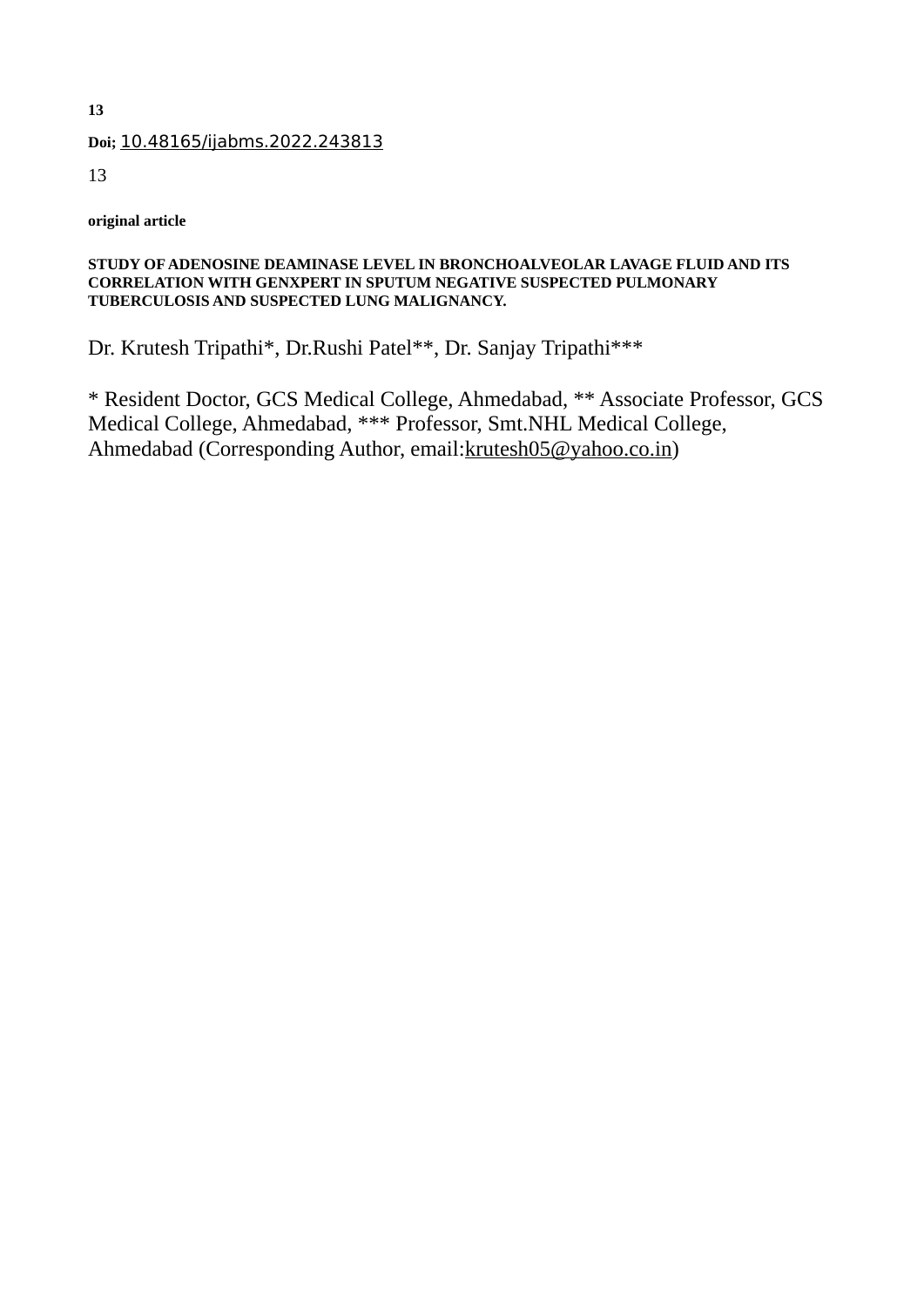# **Abstract;**

Abstract:

Introduction:

Tuberculosis (TB) has been one of the health problems in the world. Diagnosis of pulmonary tuberculosis based on finding of AFB in the sputum has several limitations and mycobacterial culture is time consuming. So we decided to evaluate biomarker like Adenosine Deaminase (ADA) activity in Bronchoalvolar Lavage(BAL) fluid .

Objectives: To study level of BAL ADA in sputum negative suspected cases of pulmonary tuberculosis and correlate it with BAL GenXpert (Cartridge Based Nucleic Acid Amplification) result. Method: We have enrolled suspected sputum negative pulmonary TB and suspected lung malignancy patients (as control). Total 33 patients - 17 suspected sputum negative pulmonary TB, 16 suspected lung malignancy were enrolled in study and subjected to bronchoscopy and BAL fluid was submitted for ADA level and GenXpert for TB.

Result: Increased BAL ADA level was found in suspected sputum negative pulmonary TB as compare to suspected malignancy. Increased BAL level was well correlared with GenXpert positivity in suspected TB group.

Conclusion: BAL fluid ADA can be useful tool for early diagnosis of suspected sputum negative pulmonary TB.

**Key words: ADENOSINE DEAMINASE, BRONCHOALVEOLAR LAVAGE F GENXPERT ,PULMONARY TUBERCULOSIS ,SUSPECTED LUNG MALIGNANCY.**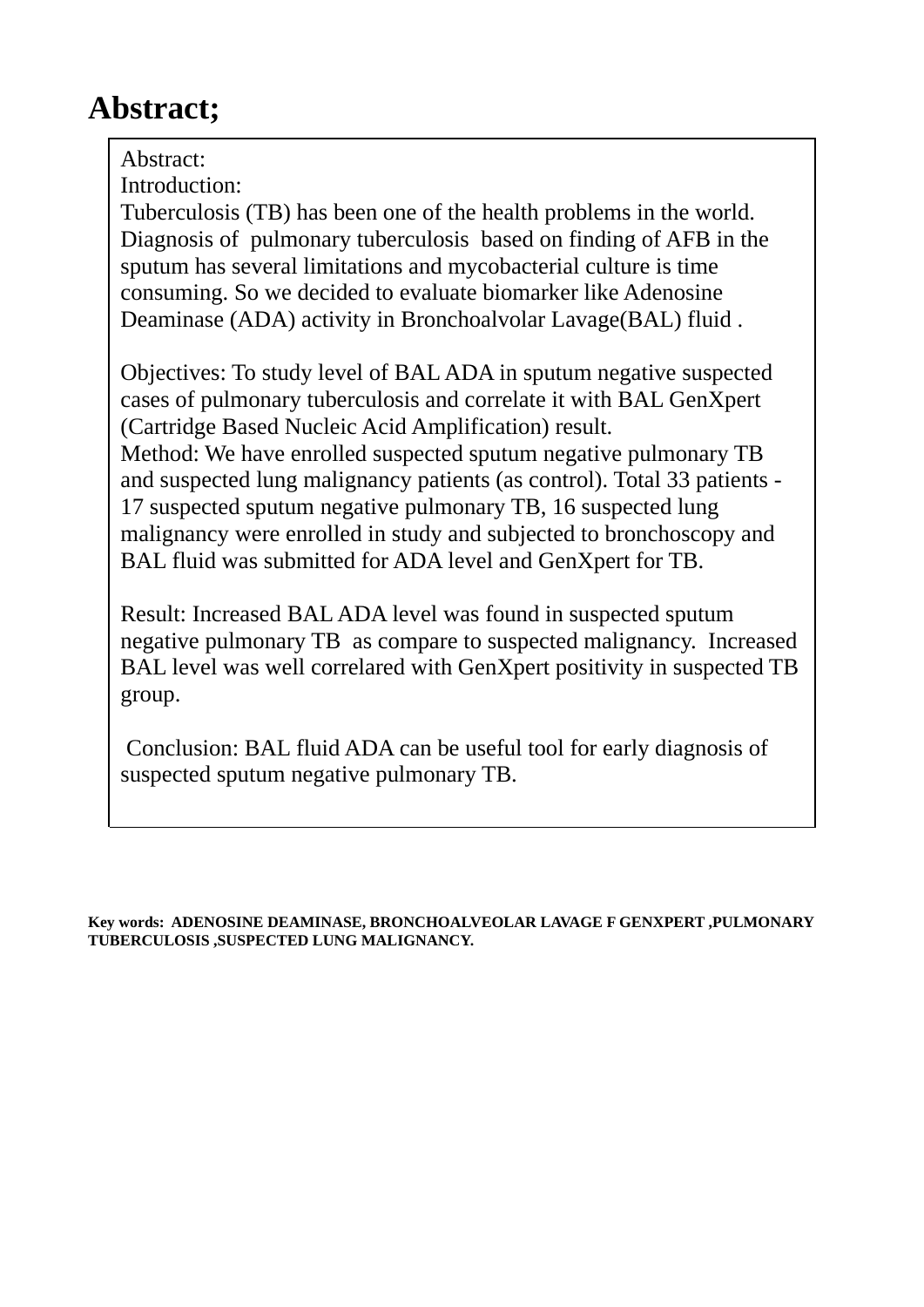### **Abstract:**

**Introduction**: Tuberculosis (TB) has been one of the health problems in the world. Diagnosis of pulmonary tuberculosis based on finding of AFB in the sputum has several limitations and mycobacterial culture is time consuming. So we decided to evaluate biomarker like Adenosine Deaminase (ADA) activity in Bronchoalvolar Lavage(BAL) fluid .

**Objectives:** To study level of BAL ADA in sputum negative suspected cases of pulmonary tuberculosis and correlate it with BAL GenXpert (Cartridge Based Nucleic Acid Amplification) result.

**Method:** We have enrolled suspected sputum negative pulmonary TB and suspected lung malignancy patients (as control). Total 33 patients - 17 suspected sputum negative pulmonary TB, 16 suspected lung malignancy were enrolled in study and subjected to bronchoscopy and BAL fluid was submitted for ADA level and GenXpert for TB.

**Result:** Increased BAL ADA level was found in suspected sputum negative pulmonary TB as compare to suspected malignancy. Increased BAL level was well correlared with GenXpert positivity in suspected TB group.

# **Conclusion: BAL fluid ADA can be useful tool for early diagnosis of suspected sputum negative pulmonary TB.**

**Key words:** Adenosine deaminase (ADA); Bronchoalveolar lavage (BAL);Tuberculosis

#### **Introduction:**

Tuberculosis is the most important cause of death from infectious diseases and major public health problem in India. Multidrug resistance in tuberculosis and its association with AIDS have further aggravated the problem. It has wide range of clinical presentation from totally asymptomatic to respiratory failure. .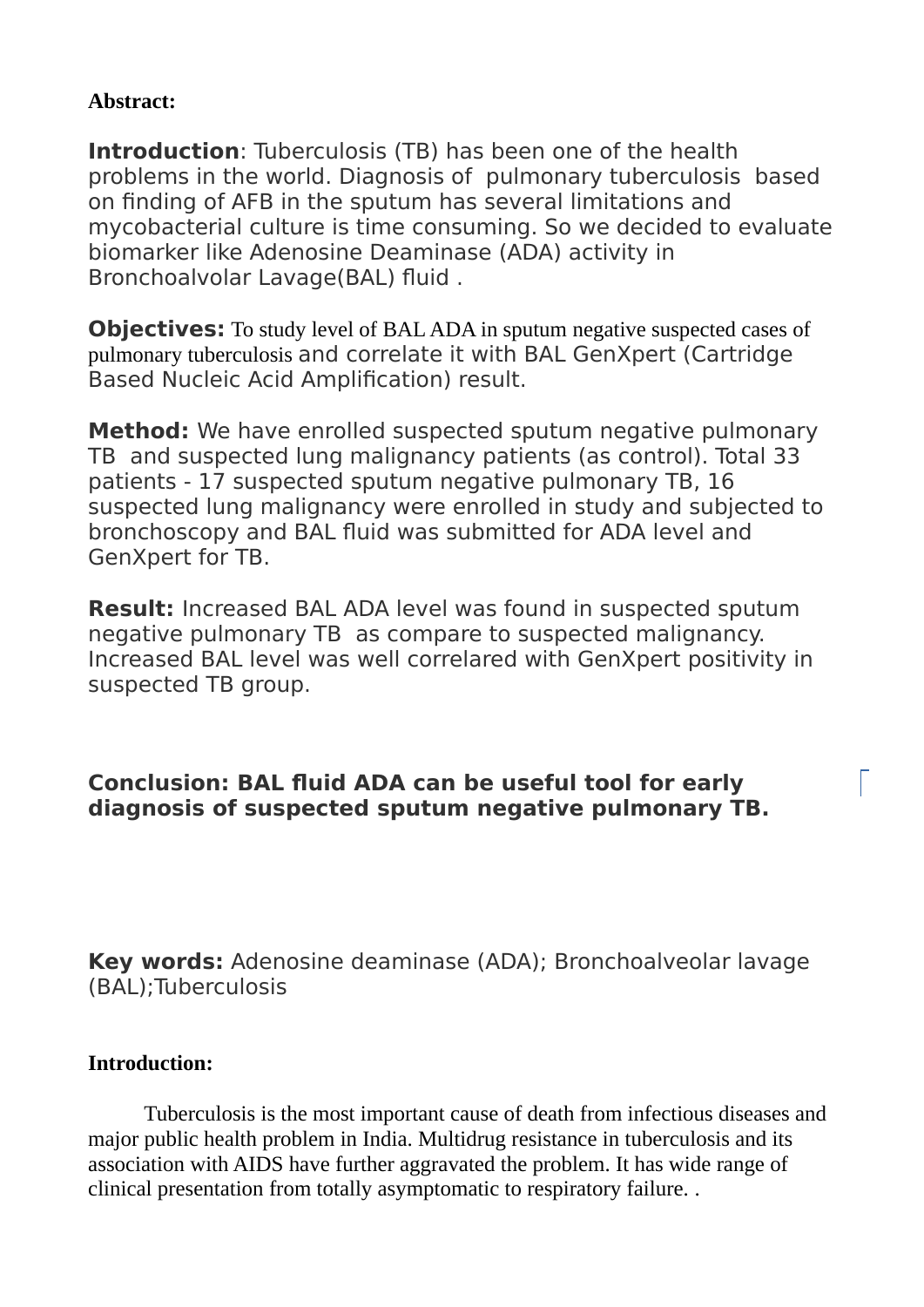Radiologically, TB can present with different patterns of abnormality, mimicking other pulmonary diseases. The gold standard for TB diagnosis is growth of Mycobacterium in specimen culture but its sensitivity is low and it is timeconsuming. Hence, it is necessary to find faster methods with higher sensitivity. As an alternative noninvasive means of establishing diagnosis of tuberculosis several biomarkers like adenosine deaminase (ADA), interferon gamma (IFN-*γ*), and a variety of tumor markers and cytokines have been proposed. ADA is used as a useful surrogate marker of TB pleuritis, pericarditis, and peritonitis. However, its diagnostic value in bronchoalveolar lavage fluid (BALF) in the diagnosis of pulmonary TB remains ambiguous due to lack of properly designed studies.1-5 The aim of the present study was to evaluate the efficacy of BALF ADA activity and its correlation with BAL GenXpert for diagnosing pulmonary TB and distinguishing it from other pulmonary diseases.

ADA is an enzyme of purine metabolism. It causes deamination of deoxyadenosine and adenosine to deoxyinosine and inosine respectively. It has important role in lymphocyte activity and maturation. There are three subtypes of  $ADA - ADA_1$ ,  $ADA<sub>1+CP</sub>$ ,  $ADA<sub>2</sub>$ . Normal serum has  $ADA<sub>1+CP</sub>$  and  $ADA<sub>2</sub>$ .  $ADA<sub>1</sub>$  is found in most body cells, particularly [lymphocytes](https://en.wikipedia.org/wiki/Lymphocyte) and [macrophages.](https://en.wikipedia.org/wiki/Macrophage)ADA activity is raised in various body fluids of patients with Tb like serum, pleural, pericardial, peritoneal or CSF. Hence detecting ADA activity in blood, pleural effusion, ascitic fluid or BALF may be useful as rapid diagnostic tool replacing time consuming culture.

#### **Aim:**

- 1. To study level of BAL ADA in sputum negative suspected cases of pulmonary tuberculosis and suspected cases of lung malignancy.
- 2. To correlate it with BAL GenXpert result.

### **Material & Method:**

We performed a prospective study that included 17 suspected adult TB patients with acid-fast bacillus (AFB)-negative sputum smears and 16 non who were subjected to bronchoscopy for diagnostic evaluations of pulmonary diseases between August 2020 and July 2021 at GCS Medical College and Hospital. Written informed consent was obtained from all patients before doing the bronchoscopy. BAL fluid was obtained from a pulmonary lobe with the most involvement seen on chest X-ray and a right middle pulmonary lobe in patients with a diffuse involvement. , BAL was performed in the target bronchus leading to the lesion according to imaging studies; 50 ml of normal saline was instilled and aspirated into a trap. Repeated instillations of 50 ml normal saline up to a total of 100–150 ml, or collection of 50 ml of retrieved fluid, was considered adequate lavage. . The choice of other sampling techniques such as bronchial brushing, endobronchial biopsy, and transbronchial biopsy were utilized depending on bronchoscopy finding. BALF was centrifuged at 6000 rpm for 10 min and the ADA activity of the supernatant was measured.The pellet was then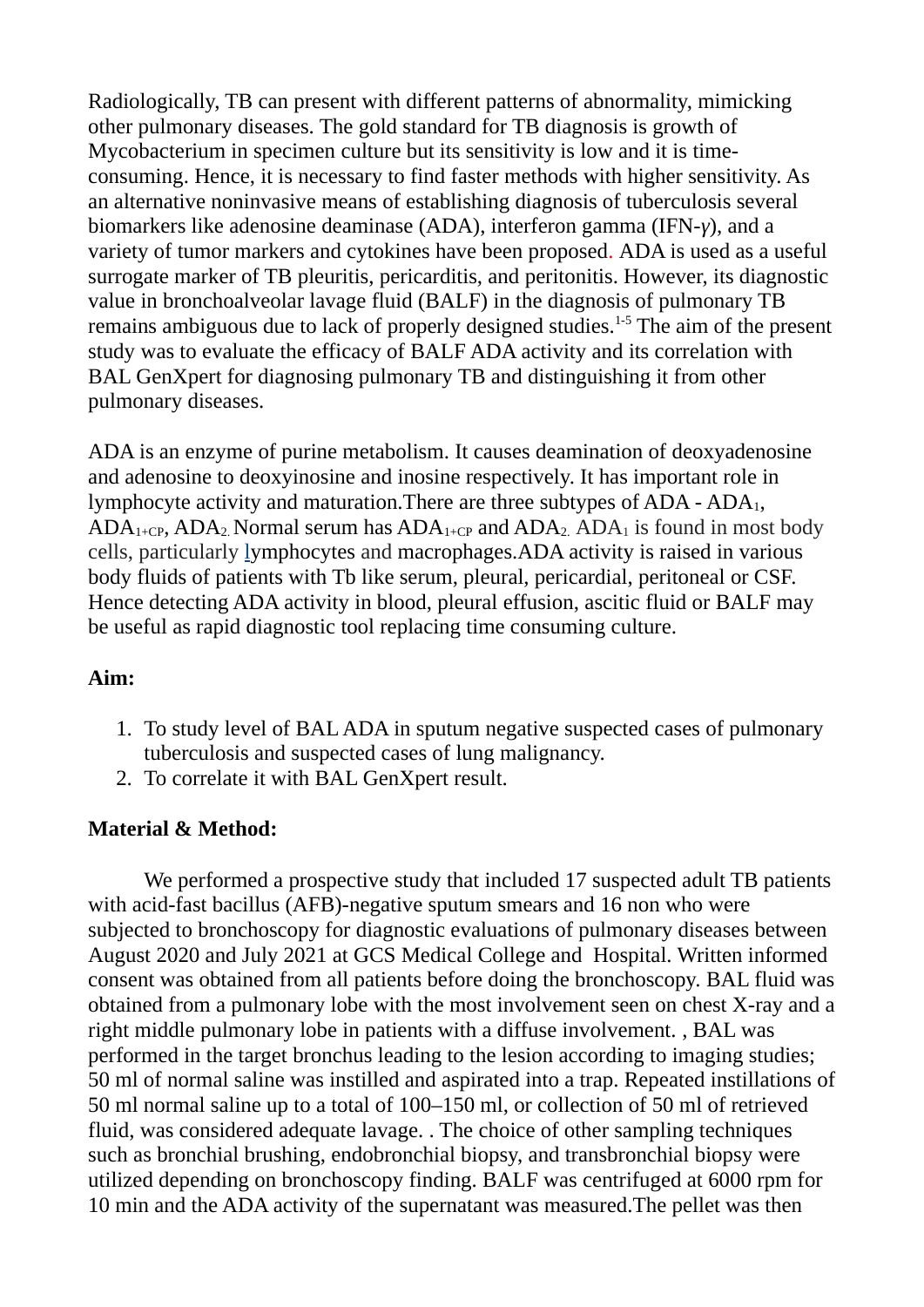processed for GenXpert analysis. Bronchoscopic biopsy of visible lesion was taken in 11 patients of suspected malignancy.

Result:

| Suspected TB $(n=17)$ |        |                  | Suspected Malignancy $(n=16)$ |        |                  |  |
|-----------------------|--------|------------------|-------------------------------|--------|------------------|--|
| Male                  | Female | Mean Age<br>Yrs. | Male                          | Female | Mean Age<br>Yrs. |  |
|                       | 02     | 46.2             | 13                            | 03     | 50.8             |  |

Table 1: Demographic information of enrolled patient in study

|  |  |  |  |  | Table 2: BALF ADA value and its correlation with GenXpert result in two subgroup: |  |
|--|--|--|--|--|-----------------------------------------------------------------------------------|--|
|  |  |  |  |  |                                                                                   |  |

| Suspected TB $(n=17)$        |                              |                               |                              | Suspected Malignancy $(n=16)$ |                              |                              |                              |  |
|------------------------------|------------------------------|-------------------------------|------------------------------|-------------------------------|------------------------------|------------------------------|------------------------------|--|
| $ADA > 3.5$ IU/<br>lit       |                              | $ADA \le 3.5$<br>$\sqrt{$ lit |                              | $ADA > 3.5$ IU/<br>lit        |                              | $ADA \le 3.5$<br>$\pi$       |                              |  |
| 13                           |                              | 4                             |                              | $\overline{2}$                |                              | 14                           |                              |  |
| GenX<br>pert<br>positi<br>ve | GenX<br>pert<br>negati<br>ve | GenX<br>pert<br>positi<br>ve  | GenX<br>pert<br>negati<br>ve | GenX<br>pert<br>positi<br>ve  | GenX<br>pert<br>negati<br>ve | GenX<br>pert<br>positi<br>ve | GenX<br>pert<br>negati<br>ve |  |
| 12                           |                              |                               | 4                            |                               | 2                            |                              | 14                           |  |

Out of total 33 patients enrolled in study in suspected TB subgroup (n=17) ADA was positive ( $>3.5$ IU/lit) in 13 patients (76.47%) and negative ( $\leq=3.5$ IU/lit) in 4 patients (23.53%). Out of 13 ADA positive patients 12 patients (92.3%,)were GenXpert result positive and out of 4 ADA negative patients all (100%) were GenXpert negative, while in Suspected Malignancy subgroup(n=16) ADA was positive in 2 patients and negative in 14 patients. All patients in this subgroup all were GenXpert negative(p<0.001). Of 11 patients whose biopsy was taken all had confirmed malignancy in this group.

### **Discussion:**

ADA activity has been used as a valuable marker for differentiating tuberculous pleural effusion from other causes of exudative pleural effusions. $6.7$ Porcel et al. emphasized the diagnostic utility of pleural fluid ADA activity in 2193 patients with different etiologies of pleural effusions. Patients with TB pleuritis had significantly higher ADA activities than patients with non-TB effusions. However,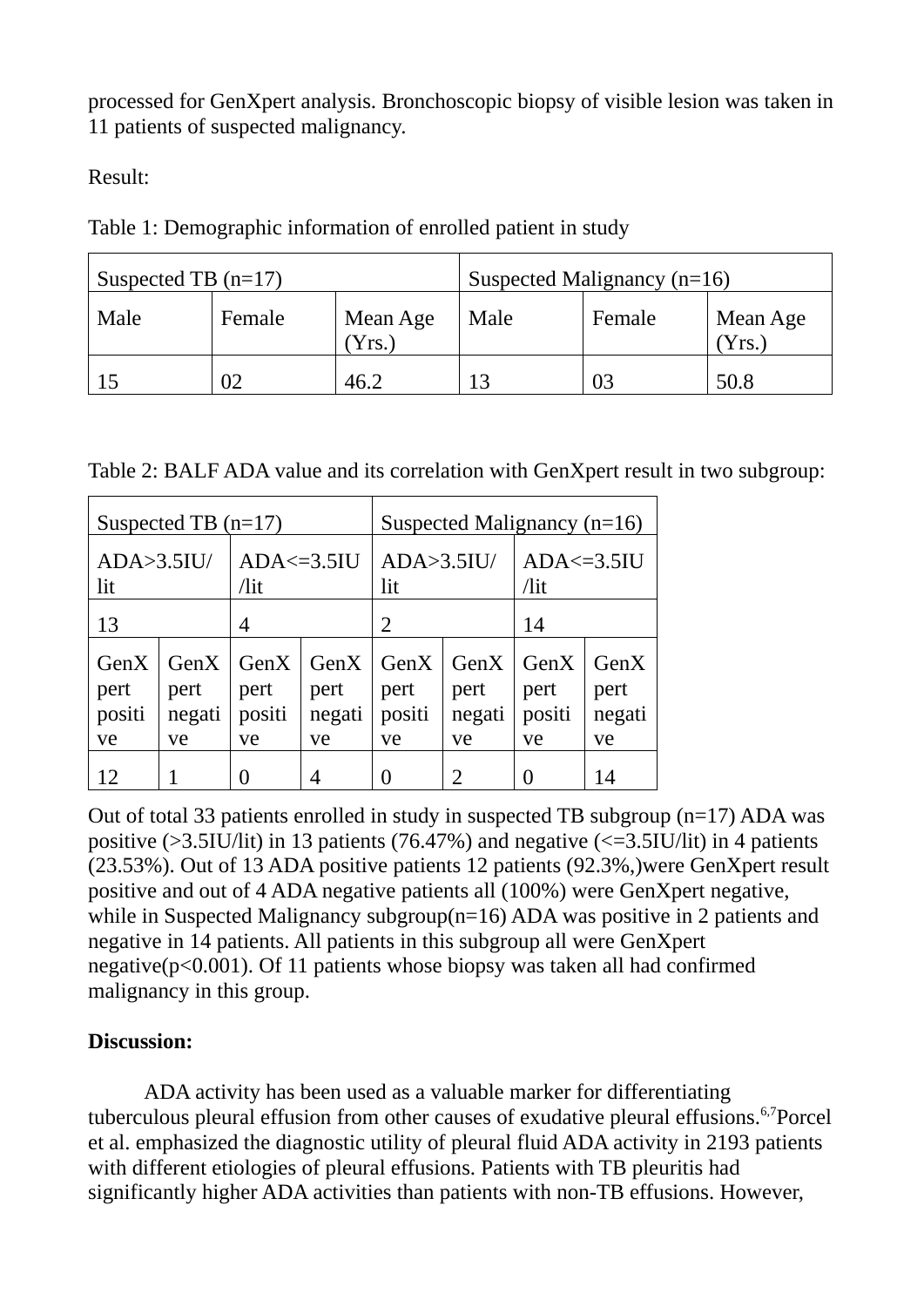differential diagnoses of exudative pleural effusions are narrow when comparing with parenchymal lung diseases, as in our patients. Many studies have reported that ADA activity in BALF of patients with pulmonary TB is higher than in comparators like malignancy. However, Reechaipichitkul et al. reported that BALF ADA of pulmonary TB patients was not significantly different from the other groups.

In the diagnosis of TB pleural effusion using ADA activity, there is also falsepositivity that is caused by both solid and hematologic malignancies, bacterial infection, and connective tissue diseases. Many etiologies also caused false-positive BALF ADA activities, giving ADA 3 U/l. ADA is produced not only by mononuclear cells and lymphocytes, but also by many different cell types, including neutrophils and red blood cells. Therefore, we believe that in any organs, local ADA would be high when affected not only by TB, but also by these etiologies. Unfortunately, to date, ADA2, which is secreted only by monocytes and macrophages and is believed to be a more efficient diagnostic marker of TB pleuritis than total ADA activity, has not been studied in BALF and this awaits further research $^{8,9}$ .

Orphanidou et al., reported ADA activity was significantly higher in patients with extensive disease than in those with limited disease. In contrast, ADA activity did not correlate with the presence of BALF smear, culture, and granuloma formation. In pleural effusion, ADA expressed high activity in TB pleuritis, which occasionally identified organisms or granulomas. Thus, the extent of the lesions would have more influence on ADA production than the organism loads and granulomatous reactions. V. Boonsarngsuk et al has reported the sensitivity of TB PCR in BALF in our study was quite low. When the differential diagnosis leaves only TB and solid tumor, BALF ADA is a useful tool. In addition, the combination of BALF ADA 3 U/l and TB PCR had marked additive diagnostic value.

However there is limited study which had done comparison and correlation between positive BALF ADA result and GenXpert in suspected tuberculous and suspected malignancy.

# **Conclusion:**

In conclusion increased BALF ADA was well correlated with positive GenXpert level in suspected sputum negative clinical pulmonary Tuberculosis. This can be useful tool for early diagnosis sputum negative pulmonary TB. Considering this as a pilot study further study is required.

References:

1. Kayacan O, Karnak D, Delibalta M, Beder S, Karaca L, Tutkak H. Adenosine deaminase activity in bronchoalveolar lavage in Turkish patients with smear negative pulmonary tuberculosis. Respir Med 2002;96:536–41.